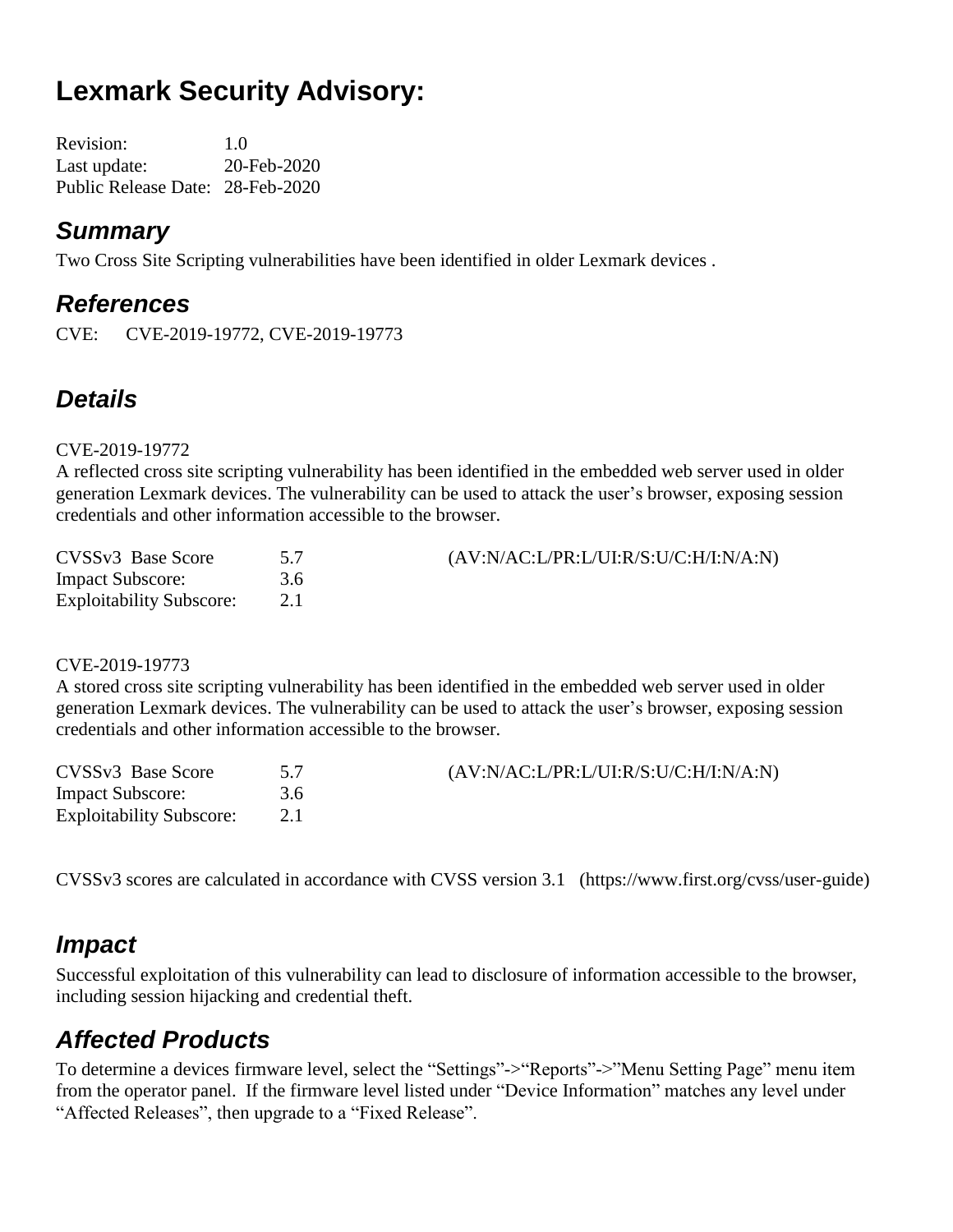| <b>Lexmark Models</b>       | <b>Affected Releases</b>    | <b>Fixed Releases</b>    |
|-----------------------------|-----------------------------|--------------------------|
| CS31x                       | LW74.VYL.P267 and previous  | LW74.VYL.P268 and later  |
| CS41x                       | LW74.VY2.P267 and previous  | LW74.VY2.P268 and later  |
| CS51x                       | LW74.VY4.P267 and previous  | LW74.VY4.P268 and later  |
| <b>CX310</b>                | LW74.GM2.P267 and previous  | LW74.GM2.P268 and later  |
| CX410 & XC2130              | LW74.GM4.P267 and previous  | LW74.GM4.P268 and later  |
| CX510 & XC2132              | LW74.GM7.P267 and previous  | LW74.GM7.P268 and later  |
| MS310, MS312, MS317         | LW74.PRL.P267 and previous  | LW74.PRL.P268 and later  |
| MS410, M1140                | LW74.PRL.P267 and previous  | LW74.PRL.P268 and later  |
| MS315, MS415, MS417         | LW74.TL2.P267 and previous  | LW74.TL2.P268 and later  |
| MS51x, MS610dn, MS617       | LW74.PR2.P267 and previous  | LW74.PR2.P268 and later  |
| M1145, M3150dn              | LW74.PR2.P267 and previous  | LW74.PR2.P268 and later  |
| MS610de, M3150              | LW74.PR4.P267 and previous  | LW74.PR4.P268 and later  |
| MS71x, M5163dn              | LW74.DN2.P267 and previous  | LW74.DN2.P268 and later  |
| MS810, MS811, MS812, MS817, | LW74.DN2.P267 and previous  | LW74.DN2.P268 and later  |
| <b>MS818</b>                |                             |                          |
| MS810de, M5155, M5163       | LW74.DN4.P267 and previous  | LW74.DN4.P268 and later  |
| MS812de, M5170              | LW74.DN7.P267 and previous  | LW74.DN7.P268 and later  |
| MS91x                       | LW74.SA.P267 and previous   | LW74.SA.P268 and later   |
| MX31x, XM1135               | LW74.SB2.P267 and previous  | LW74.SB2.P268 and later  |
| MX410, MX510 & MX511        | LW74.SB4.P267 and previous  | LW74.SB4.P268 and later  |
| XM1140, XM1145              | LW74.SB4.P267 and previous  | LW74.SB4.P268 and later  |
| MX610 & MX611               | LW74.SB7.P267 and previous  | LW74.SB7.P268 and later  |
| XM3150                      | LW74.SB7.P267 and previous  | LW74.SB7.P268 and later  |
| MX71x, MX81x                | LW74.TU.P267 and previous   | LW74.TU.P268 and later   |
| XM51xx & XM71xx             | LW74.TU.P267 and previous   | LW74.TU.P268 and later   |
| MX91x & XM91x               | LW74.MG.P267 and previous   | LW74.MG.P268 and later   |
| MX6500e                     | LW74.JD.P267 and previous   | LW74.JD.P268 and later   |
| C746                        | LHS60.CM2.P735 and previous | LHS60.CM2.P736 and later |
| C748, CS748                 | LHS60.CM4.P735 and previous | LHS60.CM4.P736 and later |
| C792, CS796                 | LHS60.HC.P735 and previous  | LHS60.HC.P736 and later  |
| C925                        | LHS60.HV.P735 and previous  | LHS60.HV.P736 and later  |
| C950                        | LHS60.TP.P735 and previous  | LHS60.TP.P736 and later  |
| X548 & XS548                | LHS60.VK.P735 and previous  | LHS60.VK.P736 and later  |
| X74x & XS748                | LHS60.NY.P735 and previous  | LHS60.NY.P736 and later  |
| X792 & XS79x                | LHS60.MR.P735 and previous  | LHS60.MR.P736 and later  |
| X925 & XS925                | LHS60.HK.P735 and previous  | LHS60.HK.P736 and later  |
| X95x & XS95x                | LHS60.TQ.P735 and previous  | LHS60.TQ.P736 and later  |
| 6500e                       | LHS60.JR.P735 and previous  | LHS60.JR.P736 and later  |
| C734                        | LR.SK.P822 and previous     | LR.SK.P823 and later     |
| C736                        | LR.SKE.P822 and previous    | LR.SKE.P823 and later    |
| E46x                        | LR.LBH.P822 and previous    | LR.LBH.P823 and later    |
| T65x                        | LR.JP.P822 and previous     | LR.JP.P823 and later     |
| X46x                        | LR.BS.P822 and previous     | LR.BS.P823 and later     |
| X65x                        | LR.MN.P822 and previous     | LR.MN.P823 and later     |
| X73x                        | LR.FL.P822 and previous     | LR.FL.P823 and later     |
| W850                        | LP.JB.P821 and previous     | LP.JB.P822 and later     |
| X86x                        | LP.SP.P821 and previous     | LP.SP.P822 and later     |